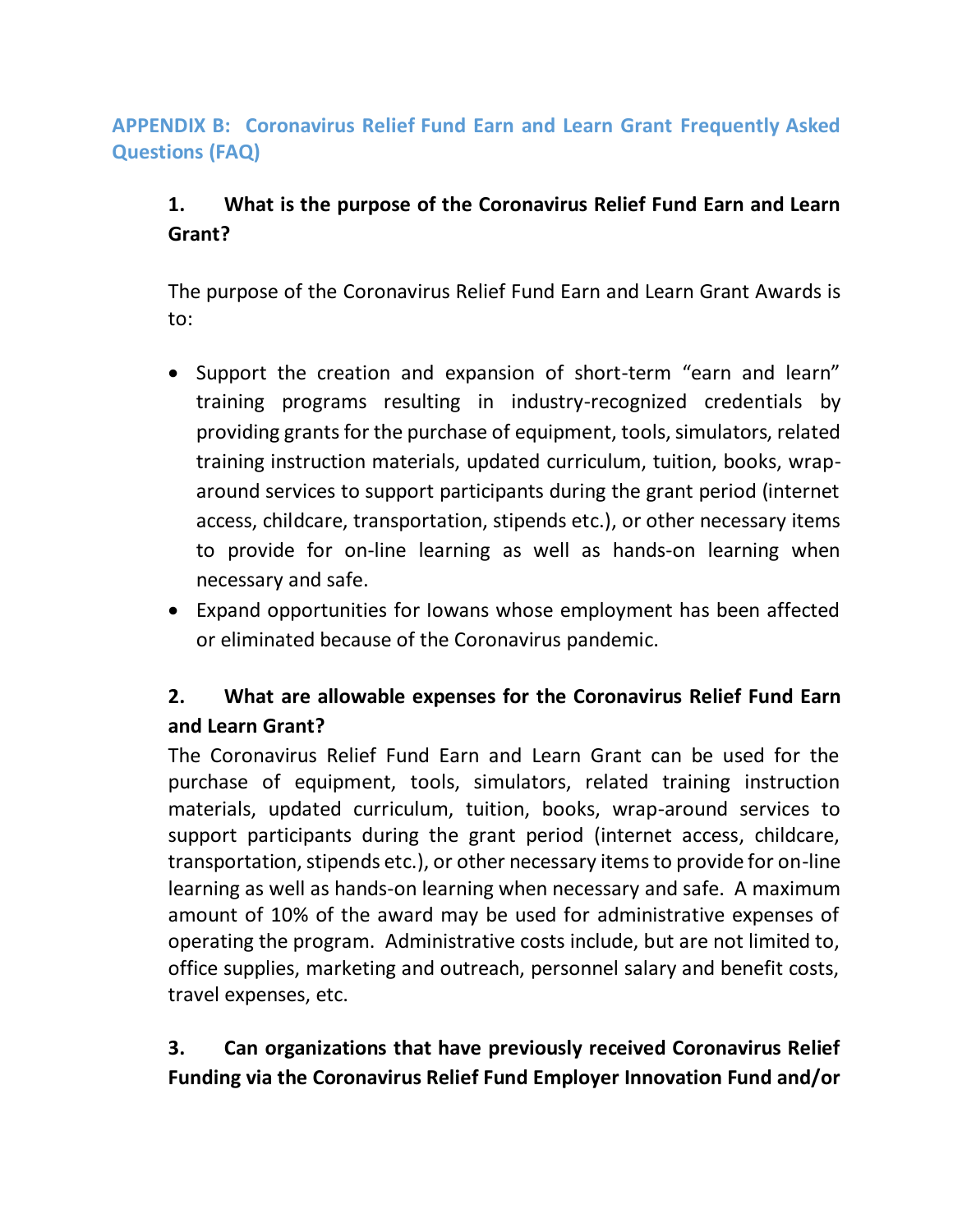# **the Coronavirus Relief Fund Registered Apprenticeship Incentive Fund apply for this grant?**

1. Yes, Entities that have received previous awards under the Coronavirus Relief Fund are eligible to apply for the Earn and Learn Grant, but in no case shall cumulative awards exceed \$250,000. ( Amendment 1 to Notice of Funding).

#### **4. Who will decide which applications receive funding?**

Iowa Workforce Development will identify application panels to review and score proposals.

# **5. What will Iowa Workforce Development take into account when determining grant awards?**

Iowa Workforce Development will evaluate applications based on a number of criteria including, but not limited to, the scoring guidance referenced in the scoring rubric. (Appendix C)

a. The proposal plan clearly indicates the ability to create and/or enhance a short-term "earn and learn" training program within the timeframe indicated.

b. The proposal's connection to high-demand jobs from the State Workforce Board list, regional community college lists, linked to locally identified high-demand jobs as demonstrated by statewide or regional data, etc.

c. The proposal's plan to enroll the target population of Iowans whose jobs have been affected or eliminated by the Coronavirus pandemic.

d. Whether the plan includes community engagement by including community partners or incorporating existing community programs.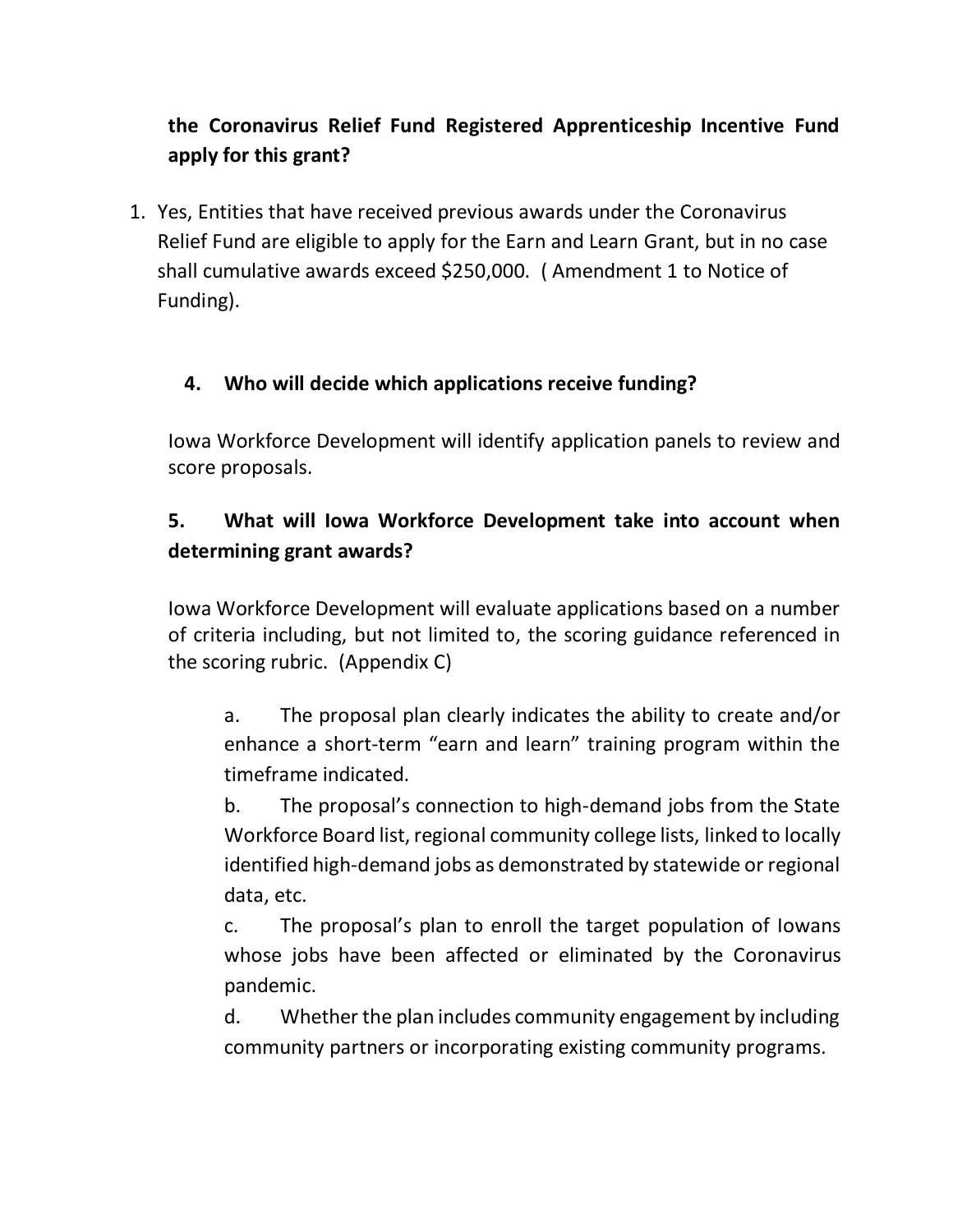# **5. Are applicants required to identify specific project goal(s), such as how many participants, employers, etc.?**

Yes, all applications must include performance measures that logically connect to a project's goal(s). Performance measures should include to the extent possible whether the expected results were achieved.

# **6. How will Iowa Workforce Development ensure Coronavirus Relief Fund Earn and Learn Grant are used as intended?**

IWD will review programmatic and financial reports to evaluate grant progress. In addition, IWD may provide ongoing technical assistance to grantees may schedule site visits and may coordinate in-person or desk reviews as needed. All successful applicants will be required to produce any requested documentation IWD believes is relevant to determine funds have been expended appropriately.

#### **7. Who can apply?**

Eligible applicants include high schools, non-profit organizations, adulttraining providers, and small businesses with less than 50 employees that are in good standing with the State of Iowa. Programs that have previously received Coronavirus relief funding via the Coronavirus Relief Fund Employer Innovation Fund and/or the Coronavirus Relief Fund Registered Apprenticeship Incentive Fund are not eligible to apply. Applicants must reside in or have their primary place of business in Iowa or hire and employ Iowans within the state. IWD encourages applicants to cultivate partnerships to enhance project activities and outcomes. Grantees must comply with all applicable provisions of state and federal laws pertaining to nondiscrimination, sexual harassment, and equal employment opportunity.

# **8. Are Registered Apprenticeships eligible to receive Coronavirus Relief Fund Earn and Learn Grants?**